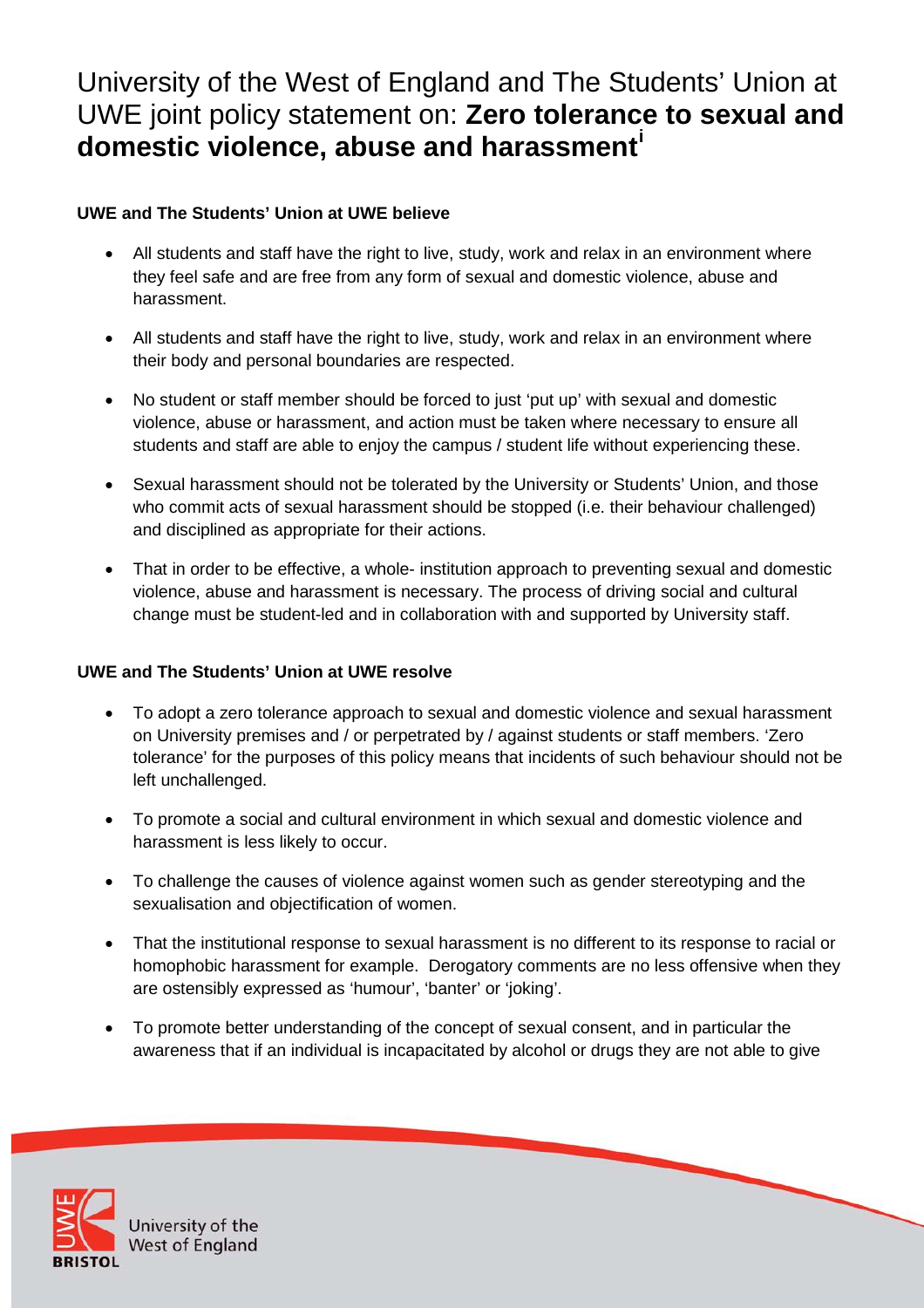- consent freely, and being in a relationship with someone, or consenting to previous sexual activity, does not imply consent to sex.
- To promote better understanding that some behaviours, such as unwanted groping or kissing or other forms of sexual assault, constitute criminal offences which, if reported to the police, may result in arrest and conviction.
- To promote better understanding of the early warning signs of domestic abuse and awareness of specialist support services.
- To take appropriate action, be it formal or informal (as deemed appropriate to the circumstances), against students or staff who perpetrate abuse. Possible student disciplinary action is outlined in the University's Student Conduct and Discipline Code.
- To actively encourage students and staff who experience or witness abuse to report it.
- To publicly promote the campus, as a zero tolerance to sexual harassment space, along with a similar promotion for 'virtual spaces' such as social media channels e.g. Facebook, Twitter.
- To develop robust and effective measures to improve the safety of the campus environment and the wellbeing of our students, including issues such as CCTV and security staffing, training and procedures.
- To ensure that every staff member or student suffering abuse, harassment or sexual violence and every staff member or student supporting others who are suffering abuse, harassment or sexual violence, is able to find information and have access to support including specialist support.
- To systematically collect relevant data by which to measure the scale of the problem and the impact of the University's action.

The Vice-Chancellor, Steve West, and the President of The Students' Union at UWE have both made it clear that they want to see our institution implement a zero-tolerance approach to sexual and domestic violence abuse and harassment. This policy statement sets out our joint commitment as an institution to this aim, and we will work with relevant stakeholders to ensure its implementation, including periodic review.

### **National and International Context**

The NUS have recently published their own research report, "*[That's What She Said: Women](http://www.nus.org.uk/en/nus-calls-for-summit-on-lad-culture/)  [students' experience of 'lad culture'](http://www.nus.org.uk/en/nus-calls-for-summit-on-lad-culture/) in higher education".* The research undertaken makes it clear that in the social side of University life sexist, misogynistic and homophobic "banter" appears to be commonplace.

In the United States, President Obama has launched the [It's On Us campaign,](http://www.whitehouse.gov/blog/2014/09/19/president-obama-launches-its-us-campaign-end-sexual-assault-campus) a national public service campaign that urges students to combat sexual assault on their campuses. In the United States, it is estimated that one in five women has been sexually assaulted during her college years, of which only 12 percent are reported, and only a fraction of those offenders are punished. Calling for a "fundamental shift in … culture," Obama stated that:

*Campus sexual assault is no longer something we as a nation can turn away from and say, 'that's not our problem,'…It is not just on parents of young women to caution them, it is on the parents of young men to teach them respect for women. It is on grown men to set an example and be clear about what it means to be a man.*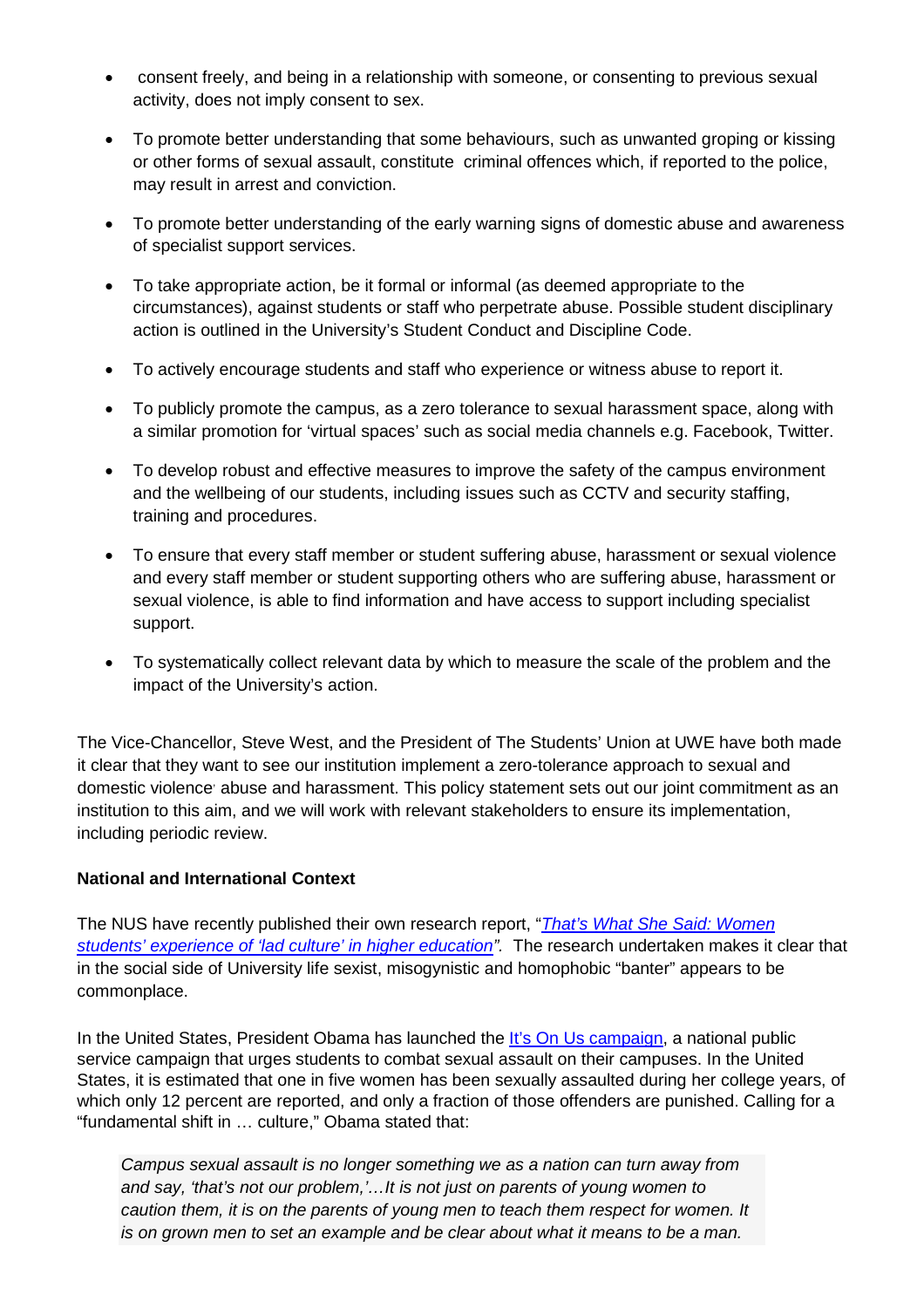*… It is on all of us to reject the quiet tolerance of sexual assault and to refuse to accept what's unacceptable.*

Data suggests the seriousness of the problem faced by women students nationally:

- 7% of women students experienced a serious sexual assault (2010 NUS Hidden Marks [Report\)](http://www.nus.org.uk/Global/NUS_hidden_marks_report_2nd_edition_web.pdf)
- 77% students have experienced sexual harassment [\(University of Cambridge survey\)](http://www.varsity.co.uk/news/7123)
- 12% women students have been subjected to stalking (Hidden Marks Report)
- Women aged 16 24 have higher risk of experiencing domestic violence (Office for National Statistics 2013)

It is acknowledged that sexual violence, abuse and harassment are not only an issue for women but may impact on individuals of any gender or sexual orientation. However we recognize that the vast majority of victims of sexual violence, abuse and harassment are women, and the vast majority of perpetrators are men. The focus of our policy and actions will take account of this reality.

### **Legislative context**

Individuals may be criminally or civilly liable for their own actions. The University and Students' Union recognise their duties and obligations in law to students and staff as individuals and the community as a whole, such as under the Equality Act 2010 and Human Rights Act 1998.

#### **UWE**

The University have already launched the [Intervention Initiative,](http://www1.uwe.ac.uk/bl/research/interventioninitiative.aspx) funded by Public Health England, and led by academics in the UWE Bristol Law School. It has developed a suite of resources to support universities in England to implement an evidence-based bystander intervention programme to address sexual coercion and domestic violence in university settings by encouraging students to take steps to prevent sexual violence and coercion. The University has a number of policies already linked to this area, under which reports can be made and action taken, in particular the [Student Conduct](http://www1.uwe.ac.uk/students/academicadvice/studentconductpolicy.aspx)  [Policy](http://www1.uwe.ac.uk/students/academicadvice/studentconductpolicy.aspx) , [Professional Suitability](http://www1.uwe.ac.uk/aboutus/policies) , [Bullying and Harassment policy](http://www1.uwe.ac.uk/aboutus/policies) and [Student Safeguarding Policy.](http://www1.uwe.ac.uk/aboutus/policies)

The UWE SU has a [Safer Spaces Policy](http://www.uwesu.org/union/aboutuwesu/saferspaces/) and is launching a Women's campaign in 2014 which includes specific reference to sexism, sexual harassment and violence against women. Jointly the University and The Students' Union at UWE are working with key stakeholders, including the Police and local councils to reduce sexual violence and harassment through support for the [White Ribbon](http://www.whiteribboncampaign.co.uk/) campaign. We acknowledge that sexual violence and harassment will often occur outside university premises, particularly in clubs in Bristol, and we will actively seek to promote 'safer spaces' in other venues that students use (note: the successful University of Leeds [campaign](http://www.theguardian.com/education/2013/nov/05/sexual-harassment-clubs-students) on this issue). We also acknowledge that violence and abuse occur within domestic or family environments and between those in a relationship, and all forms of domestic abuse are encompassed within this policy statement.

### **Awareness of this policy statement**

- This statement shall be available to view on the UWE and The Students' Union at UWEwebsites and should be actively promoted through UWE Student Communication and Students' Union channels, particularly in bars and student residencies across all campuses.
- UWE and The Students' Union staff should all be made aware of this statement through staff communication channels as well as becoming part of new staff induction. Specific training should be provided for staff in relevant areas such as student residencies, security, and bar staff.